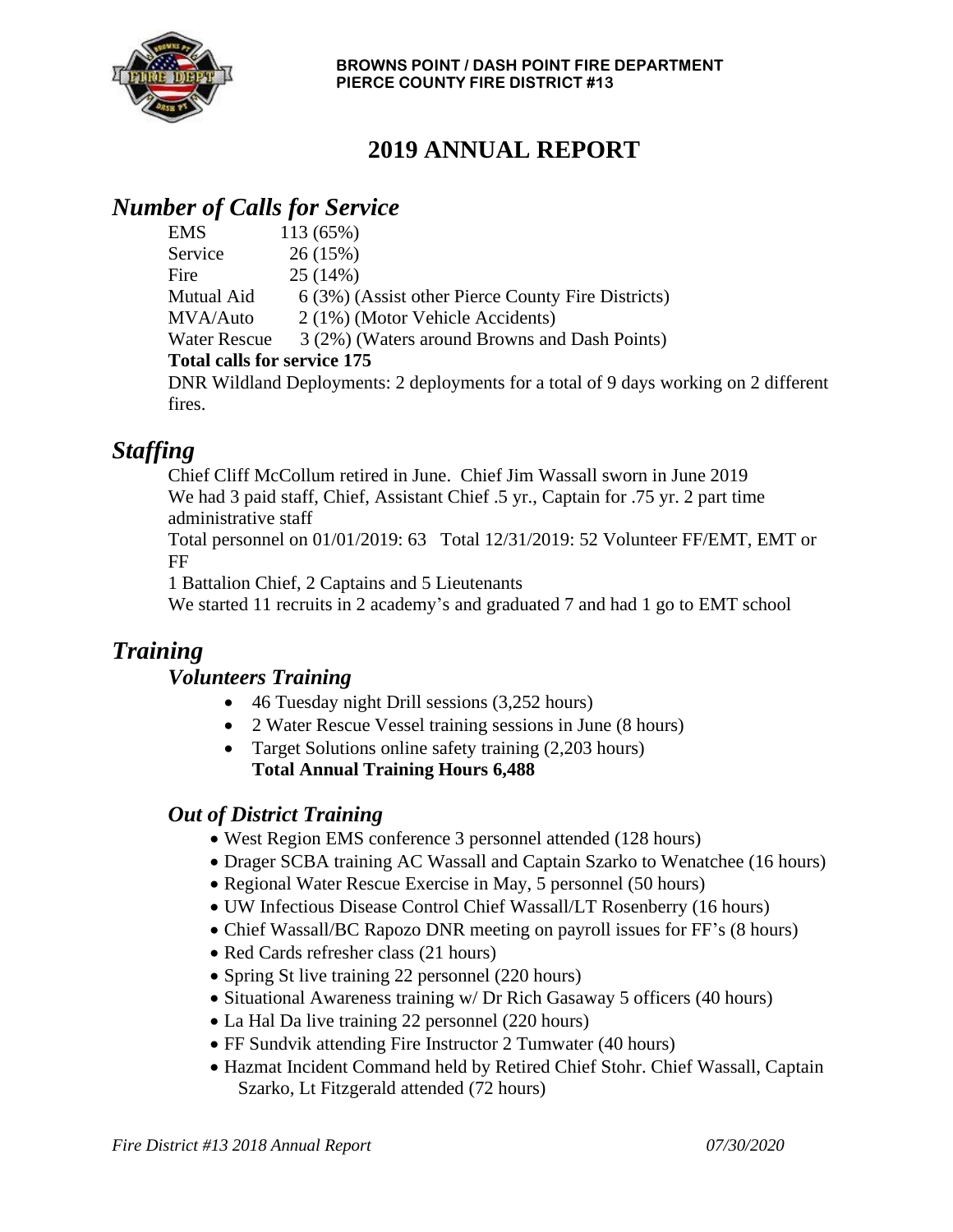

#### **BROWNS POINT / DASH POINT FIRE DEPARTMENT PIERCE COUNTY FIRE DISTRICT #13**

- SCBA Fit Tester training at Buckley Chief Wassall & Captain Szarko (6 hours)
- Chief Wassall completion of ICS300/400 (32 hours)
- Chief Wassall Human Resource class in Seattle and Bates (12 hours)
- Strategies and Tactics for 5 personnel 3 days. (120 hours)

### *Community Involvement and Activities*

- March Scott stair climb
- March meeting with Dash Point Social and Improvement Club
- CPR Class for Park Rangers in April
- Hosted Pierce Co Fire Commissioners Meeting April 25
- May  $28<sup>th</sup>$ -May  $30<sup>th</sup>$  BP Lighthouse/Tacoma Schools water safety program 250 kids over 3 days participating
- Meeting with Sheriff, Parks Dept and Community on Pink Salmon run
- June Kids and Hoses at St Matthews
- Participated in Browns Point  $4<sup>th</sup>$  of July Parade
- Staffed Marine 77 for  $4<sup>th</sup>$  of July with 3FF's
- SouthSound911 roundtable for PIO officers Chief Wassall and FF Watkins
- Special Chiefs meeting with Sheriff and City Police Dept on handling of voluntary/involuntary commit patients.
- St Matthews Church meeting for senior safety, falls and stroke
- Trunk or Treat at BPIC
- Participated in BPIC quarterly meeting for voter question and answers
- Ask to participate in Beverly Estes funeral as pall bearers. 10 personnel attended funeral and gave the family a Department Challenge coin.
- Participated in Tacoma Metropolitan Parks "Turkey Trot" with 5 FF's.
- Presbyterian Church Preschool 6 classes at w/10 kids each
- Dash Point/Browns Point Christmas Tree raising.
- We provided a ride for Santa to Dash Point Pier for lighting of the Christmas tree. Candy canes were given out and visited the Patrons at Gino's Restaurant
- Several Pre-school tours for NE Elementary and Nor-Point Co-Op

#### *Facilities & Equipment Maintenance Browns Point Station*

- Replaced carpet in classroom and Firefighters living quarters
- Painted all interior walls
- Purchased 2019 Ford 250 PU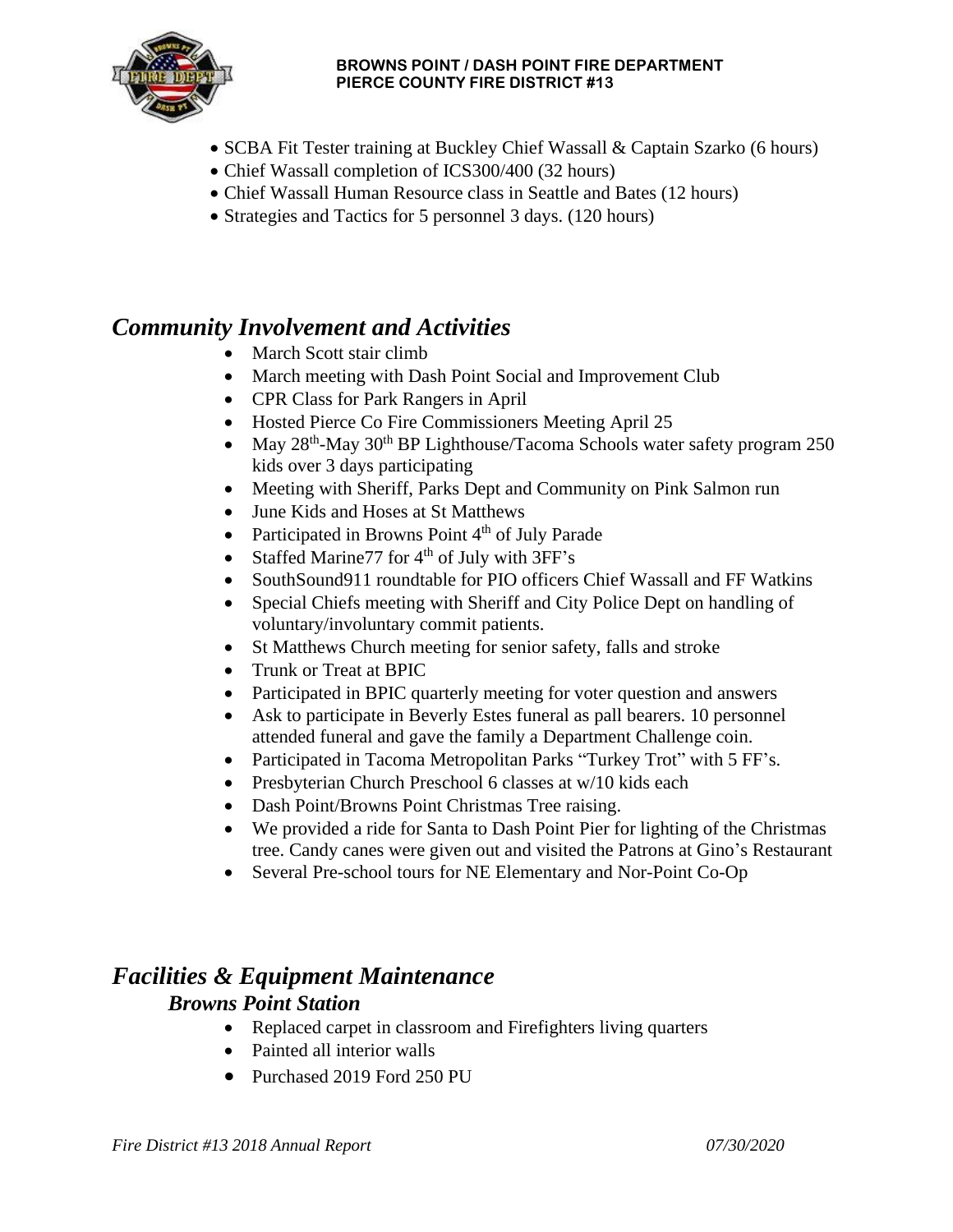

#### *Dash Point Station*

• *No improvements*

### *Vehicles*

| <b>Description</b>         | Year/Age  | <b>Mileage</b> | <b>Engine Hours</b> |
|----------------------------|-----------|----------------|---------------------|
| Engine 77                  | 2001/19   | 48K            | 04074               |
| Engine 76                  | 2001/19   | 41K            | 01339               |
| Ambulance, A76             | 2002 / 18 | 176K           |                     |
| New Ambulance A76          | 2019/1    | 4K             |                     |
| Brush Truck, BR76          | 2004/16   | 25K            |                     |
| Dodge Pickup, R77          | 2002 / 18 | <b>SOLD</b>    |                     |
| Ford Pickup, R77           | 2019/1    | 1K             |                     |
| Water Rescue Vessel, MAR77 | 2017/3    | 43hrs          |                     |
| Command Vehicle, C77       | 2004 / 16 | 142K           |                     |
| Command Vehicle, B77       | 2004 / 16 | 114K           |                     |
| Command Vehicle, U76       | 2002 / 18 | 112K           |                     |

- All vehicles serviced annually
- All fire engines pump tested and certified
- Major repairs/developments
	- o Replaced the computer in E77 to get the transmission and Jake Brake to function correctly.
	- o Replaced "The Dodge" with a brand new 2019 Ford ¾ ton pickup truck as the new R77

## *Financial Highlights*

- 2019 Expenditures: \$607,559 (finished year under expense budget by -6.76%).
- 2019 Property Tax Revenue: Budgeted \$651,587/Actual \$649,008
- 2019 Additional Revenue: \$20,161
- 2019 Revenue to Reserve Account: \$0
- Revenue Carryover for 1<sup>st</sup> Quarter 2020 Operating Expenses: \$182,000.00 Total Reserve Account: \$0
- In November, passed a 6-year EMS Levy Lid Lift bringing the tax rate per \$1000 back to 0.50 from 0.30

## *Strategic Planning Activities*

#### *Proposed Town Center Development*

- Hired Chmelik Sitkin & Davis, Attorneys at Law, to protect the fire department's interests during negotiations with the developer of the Town Center Project
- Continue negotiations with owner /developer to discuss Fire District impacts on the Town Center Project